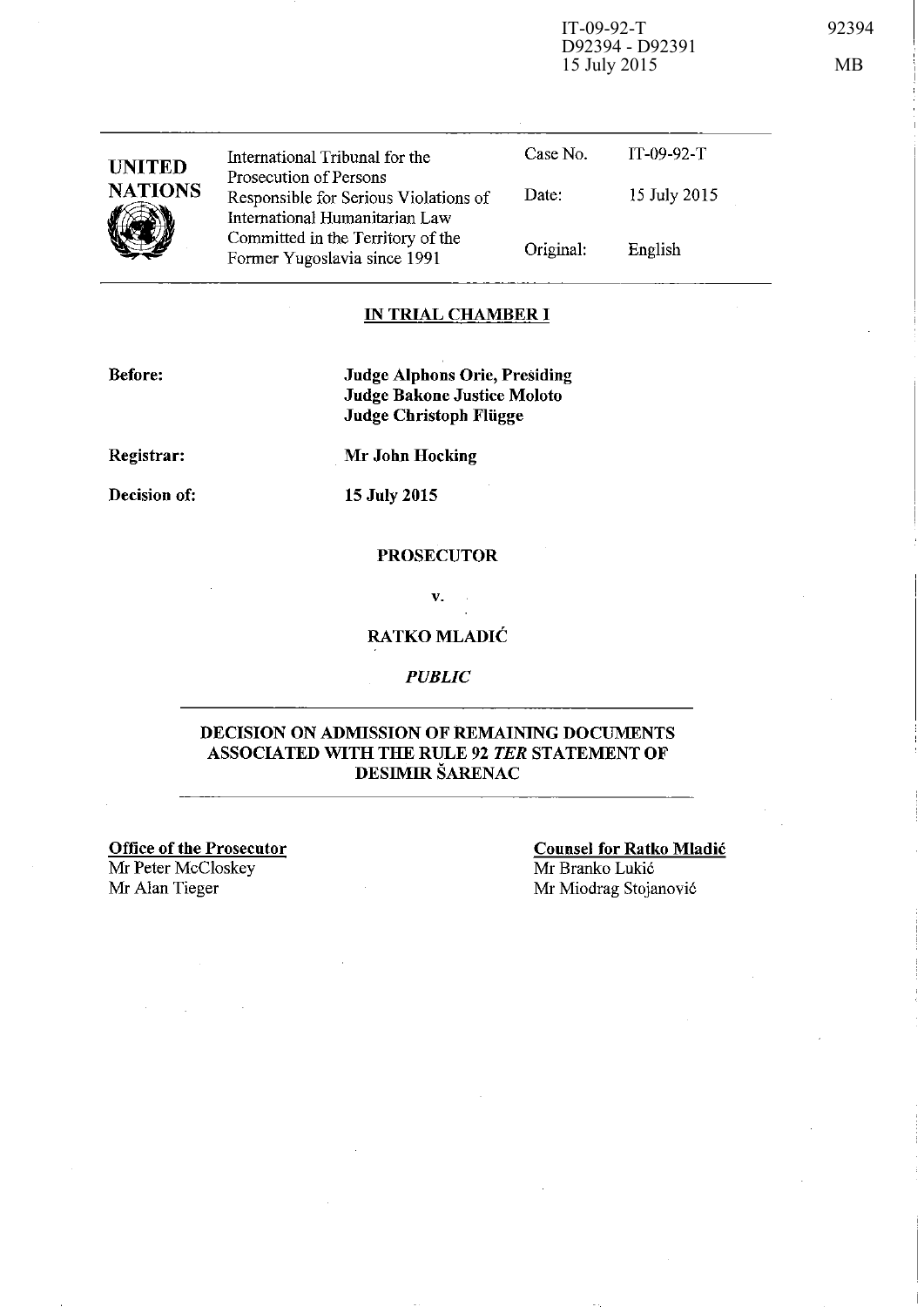#### 92393

# **I. PROCEDURAL HISTORY**

I. On 9 October 2014, following the testimony of Desimir Sarenac, the Defence filed a motion ("Motion") seeking the admission into evidence of the remaining 22 documents associated with the witness's statement, exhibit  $D653<sup>1</sup>$  On 23 October, the Prosecution filed its response to the Motion ("Response").<sup>2</sup> On 4 November, the Defence requested and was granted an extension of the deadline by which to file a request for leave to reply to the Response.<sup>3</sup> On 12 November, the Defence filed its request to reply ("Request"), attaching its reply as an annex.<sup>4</sup>

## **II. SUBMISSIONS OF THE PARTIES**

2. The Defence submits that the remaining 22 associated exhibits should be admitted because they are directly relevant to the case, form an inseparable and indispensable part of the witness's evidence, and are important to the Defence case.<sup>5</sup> The Prosecution objects to the admission of seven of the associated exhibits on the basis that they lack relevance and probative value; does not oppose the admission of two documents; and takes no position on the remaining thirteen.<sup>6</sup>

## **III. APPLICABLE LAW**

3. The Chamber recalls and refers to the applicable law governing the admission of associated exhibits as set out in previous decisions.<sup>7</sup>

# **IV. DISCUSSION**

4. The Chamber recalls its guidance on requests for leave to reply<sup>8</sup> and notes that the original deadline for filing a request to reply expired on 30 October 2014. On 4 November, the Defence asked for a retroactive deadline extension, which the Chamber granted, setting a new deadline of 10

**Defence Submission as to Associated Exhibits -- Desimir Sarenac, 9 October 2014.** 

<sup>2</sup>  **Prosecution Response to Defence Submission as to Associated Exhibits for Desimir Sarenac, 23 October 2014.** 

 $\overline{3}$ T.26590-26599.

<sup>4</sup>  **Defence Request to File Reply in Support of Defence Submission as to Associated Exhibits for Desimir Sarenae,**  12 November 2014.

<sup>5</sup> **Motion, paras 3-10.** 

<sup>6</sup>  **Response, para. 2, Annex A.** 

Decision on Prosecution Motion to Admit the Evidence of Witness RM-266 Pursuant to Rule 92 *quater*, 23 July **2012, paras 12-13.** *See also,* **Decision on Prosecution's Motion for Reconsideration, Granting Admission from the Bar Table or Certification in Relation to Decision Regarding Associated Exhibits of Witness Tucker, 7 February**  2013, para. 8; T. 530-531, 5601-5603.

 $\boldsymbol{8}$ T.85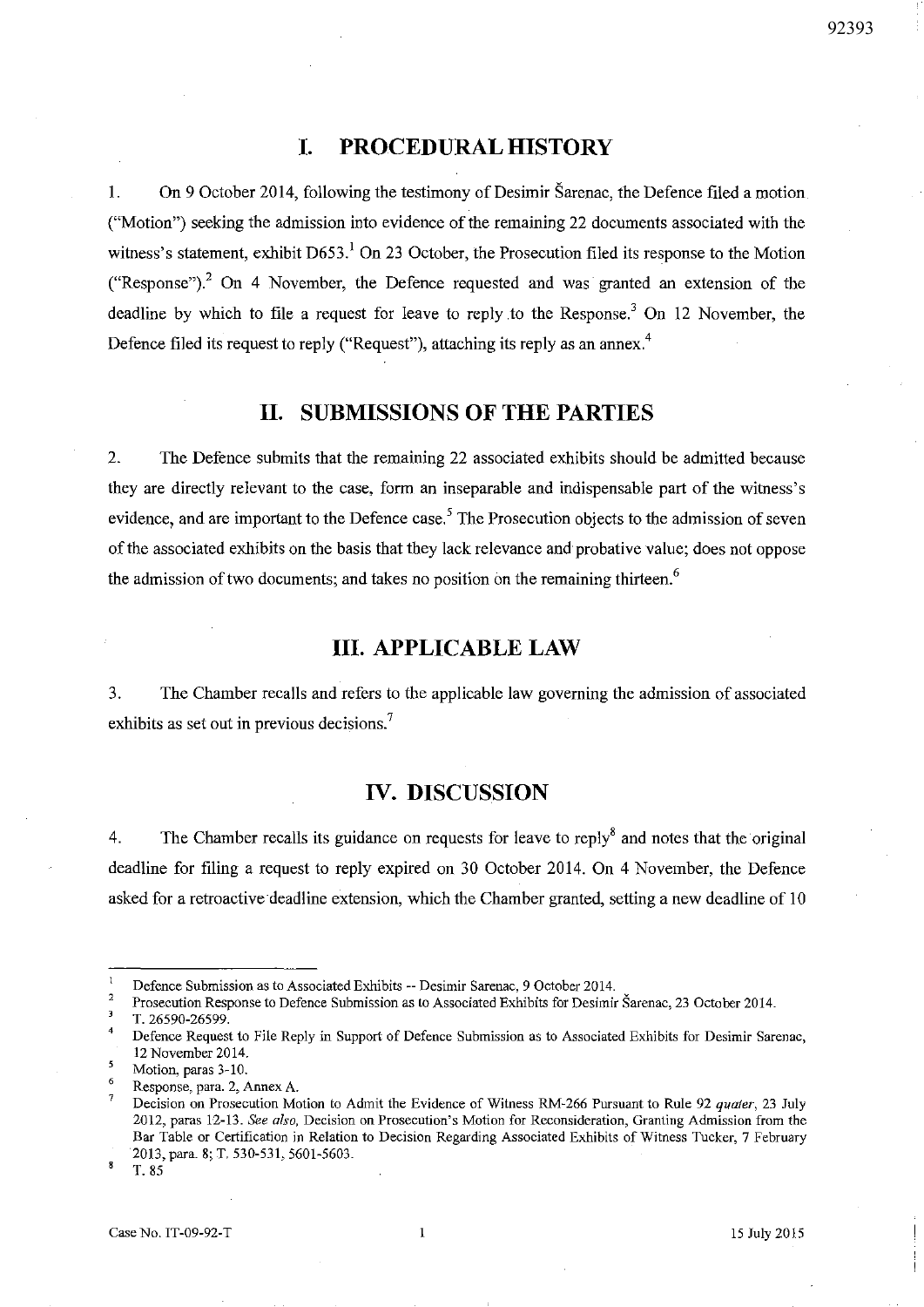November.<sup>9</sup> Nonetheless, the Request was not filed until 12 November. Absent any submissions to justifY such a late filing by the Defence, the Chamber will not further consider the Request.

5. Turning now to the decision on the remaining exhibits associated with the witness's statement, the Chamber fmds that without some of the tendered documents it would not be able to comprehend the statement and, for this reason, finds that the following documents form an inseparable and indispensable part of exhibit D653. The Chamber will therefore admit the documents bearing Rule 65 *ter* numbers lD03019, lD03020, lD03033, lD03076, lD03077, and lD04399 into evidence.

6. With regard to the remaining associated exhibits, the Chamber considers that these were not discussed by Sarenac to such an extent that they fonn an inseparable and indispensable part of his statement, nor does the denial of their admission result in the statement having lesser probative value. The Chamber will therefore deny admission into evidence of the following 16 documents bearing Rule 65 ternumbers lD0303l, lD03034 up to and including lD03039, lD03057 up to and including lD0306l, lD03075, and lD03078 up to and including lD03080.

## **V. DISPOSITION**

7. For the foregoing reasons, pursuant to Rules 89 (C), and 92 *ter* of the Rules, the Chamber

**DISMISSES** the Request;

**GRANTS** the Motion **IN PART;** 

**ADMITS** into evidence the documents bearing Rule 65 *ter* numbers lD030l9, ID03020, ID03033, lD03076, lD03077, and lD04399;

**DENIES** the admission into evidence of the documents bearing Rule 65 *ter* numbers lD0303l, lD03034 up to and including lD03039, lD03057 up to and including lD03061, lD03075, and lD03078 up to and including lD03080; and

T. 27757-27758.